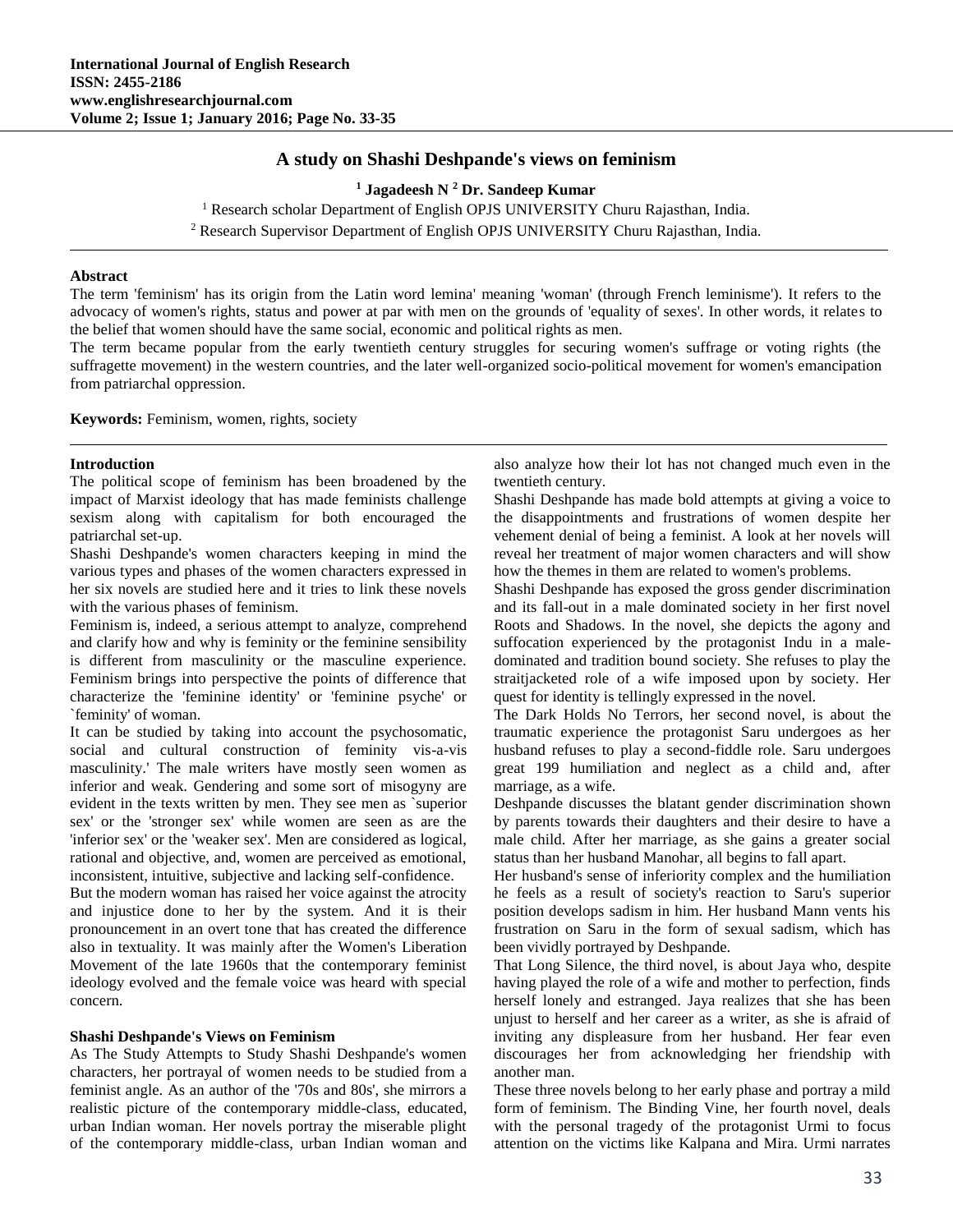the pathetic tale of Mira, her mother-in-law, who is a victim of marital rape. Mira, in the solitude of her unhappy marriage, would write poems, which were posthumously translated and published by Urmi.

Urmi also narrates the tale of her acquaintance Shakutai, who had been deserted by her husband for another woman. The worst part of her tale is that Shakutai's elder daughter Kalpana is brutally raped by Prabhakar, her sister Sulu's husband. Urmi takes up cudgels on Kalpana's behalf and brings the culprit to book.

In A Matter of Time, her fifth novel, 200 Shashi Deshpande for the first time enters into the metaphysical world of philosophy. Basically, it is about three women from three generations of the same family and tells how they cope with the tragedies in their lives. Sumi is deserted by her husband Gopal, and she faces her humiliation with great courage and stoicism.

Deep inside, she is struck with immense grief, and tries to keep herself composed for the sake of her daughters. Sumi's mother Kalyani was married off to her maternal uncle Shripati. When their four-year-old son gets lost at a railway station, Shripati sends Kalyani back to her parents' house with their two daughters. On his mother-in-law Manorama's request, when Shripati returns he maintains a stony silence for the rest of his life.

Kalyani's mother Manorama fails to beget a male heir to her husband, and fears lest he should take another wife for the same purpose. Manorama, to avoid the property getting passed on to another family, gets Kalyani married to her brother Shripati.

Thus, Deshpande has revealed to our gaze the fears, frustrations and compulsions of three women from three generations of the same family. Small Remedies, her latest novel, is about Savitribai Indorekar, the ageing doyenne of Hindustani music, who avoids marriage and a home to pursue her musical genius. She has led the most unconventional of lives, and undergoes great mental trauma due to the opposition by a society that practices double standards — one for men and the other for women.

Even as a child she was a victim of gross gender discrimination. Besides, Madhu the writer of her biography, narrates her own life story and also those of her aunt Leela and Savitribai's daughter, Munni.

#### **Research Work**

Shashi Deshpande's novels mainly portray women from the middle class. For her creative expression might be:

(a) Her own background as she hails from a middleclass family,

(b) She is pre-occupied with the social forces at work in society: the clash between the old and the new; between idealism and pragmatism: and

(c) The middle-class woman in her works represents a larger part of the contemporary Indian society.

The woman she portrays is undeniably a forerunner of the "doomed female" of modern India. The portrayal is quite unique. Her protagonist neither represents the old, orthodox image, nor a modern westernized woman, and she is the 'every woman' of the Indian middle-class society, who tries hard to rise above tradition but is involuntarily adapted to it.

It is not difficult to agree with the view that in Shashi Deshpande's novels, we observe a change corresponding to the change in the contemporary society. We notice that the plot in her novels begins with an unconventional marriage and later on deals with the problems of adjustment and conflicts in the minds of the female protagonists and ultimately portrays their endeavour to submit to the traditional roles.°

Shashi Deshpande maintains a unique position among the contemporary, up-coming Indian writers in English. Many writers appear not to have paid much attention to the recent phenomenon of the educated earning wife and her adjustment or maladjustment in the family.

Shashi Deshpande has minutely dealt with the phenomenon, arriving at the conclusion that women, after attaining all types of rights, are now struggling to adjust rather than to get free from the traditional world. She deals with the middle-class woman who represents the majority and covers a wide area in the modern society. She takes up women characters very carefully.

The female protagonists in her novels are:

(1) Young girls who can be led astray. For example, in Come Up and Be Dead;

(2) Married women who suffer silently. For example, That Long Silence; and

(3) Working women who, most of the time, are out of the family and come in direct contact with society. For example, The Dark Holds No Terrors."

Woman in Shashi Deshpande's novels is initially an unconventional one. She willynilly submits herself to the tradition, perhaps realizing the wisdom of the traditional ways at this stirring moment of the transitional phase of society. Ultimately, she is an appendage to man or family. Though economically independent, she is emotionally dependent on her husband. In Shashi Deshpande's novels, the protagonist's growth towards an honest acknowledgement of responsibility for her own repressed state is shown in her earlier novels as well as her later novels.

### **Themes and Characters in the Novels of Shashi Deshpande**

Among Indian women writers Shashi Deshpande is specifically committed to the reorganization of female subjectivity. Her concerns related to the feminist questions are important in the interest of an Indian feminist-praxis. Her fiction holds a great promise and helps us in finding ways in which the historical location' of Indian women can be interpreted in terms of their subordination accentuated by law, sacred literature and practice.

Deshpande's feminist ideology stems from her belief in 'selfstriven' approach towards women's empowerment or what S. L. Sharma terms as 'empowerment without antagonism' in her article of that title. She refuses to indulge in 'adversarialorientation' or intemperate expressions towards men. She attributes profession to her protagonists as a 'strategic interest' which enables them to enter the prevailing and androcentric system and to dismantle their politics.

Deshpande's treatment of issues like Indian woman's autonomy, identity, space and desire may lead to an Indian model of feminism which will be workable, honest and more viable for indigenous condition. Instead of providing tales of female victimization she seems to be concerned with the idea of 'how women can live afresh?'

Deshpande provides a revised version of Indian women's world as her protagonists come out of the bedrooms, kitchens and attics to articulate and reconstitute their lives through their 'feminist awareness' and introspection. Deshpande's novels